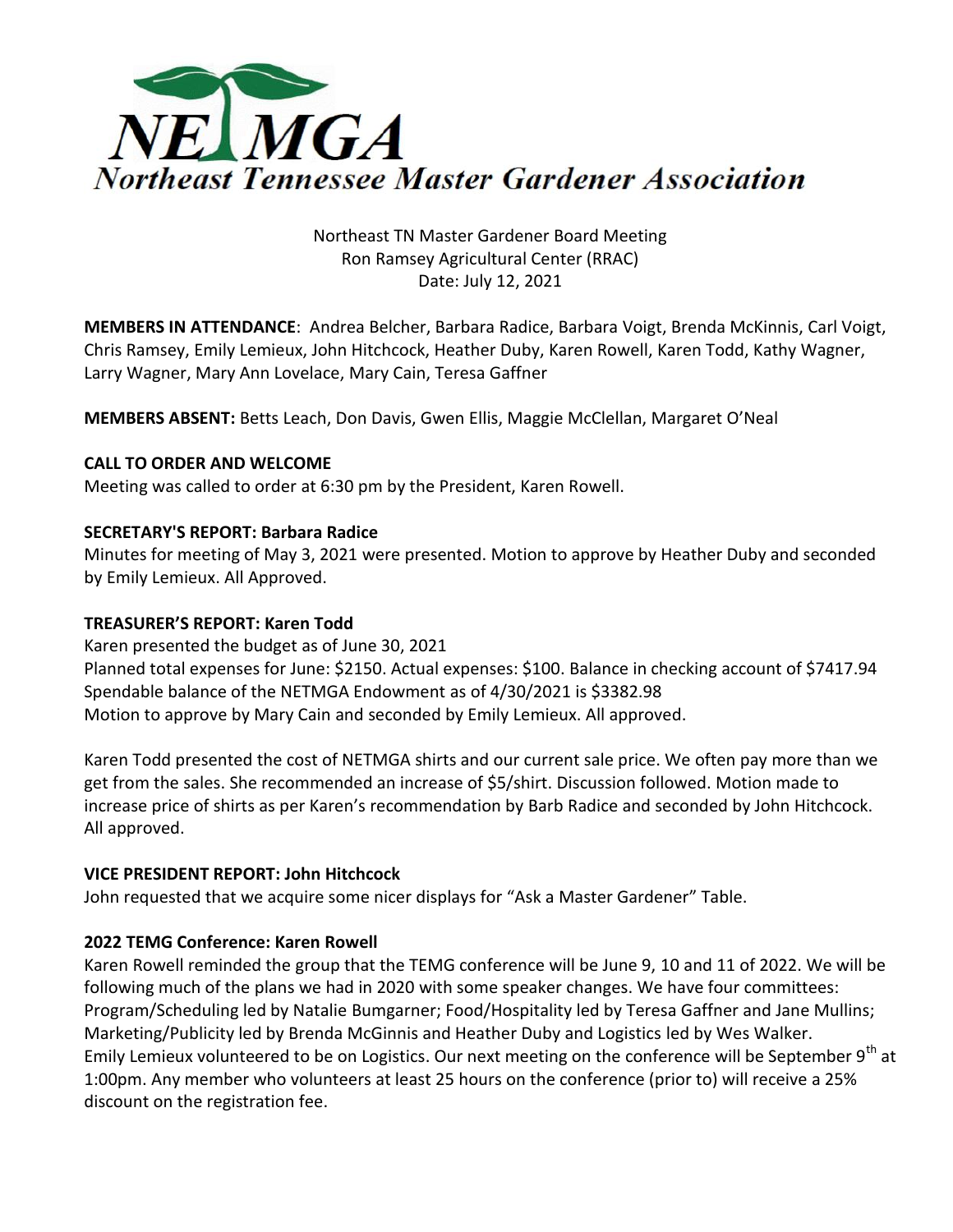## **PROGRAMS: Teresa Gaffner**

Teresa presented the upcoming programs:

August 2<sup>nd</sup> will be at Exchange Place with a tour of the gardens and a talk on fall gardens from Earl Hockin. October meeting will be held at the RRAC, date TBD

December meeting will be Christmas dinner at the RRAC with a potential date of December  $6^{th}$ .

Teresa requested that garden pictures, home gardens or project gardens, be sent to her and they will be shown at the dinner meeting.

Teresa announced that she now has a Program Committee to work with her: Jane Mullins, Kathy Waldo, Patty Neas, Susie Morrison and Donna Fowler.

## **PUBLICITY: Brenda McKinnis**

Brenda announced progress of the Publicity Committee:

- 1. Scavenger Hunt had 3 winners of \$100 gift certificates, Jim Hayes, Donna Fowler and Nancy Haas
- 2. There is now an "Ask a Master Gardener" column in the JC Press, which includes papers in Kingsport, Erwin and Jonesborough, still looking to get column in Bristol paper. Brenda to send copy of column to the Voigts for posting on the NETMGA website.
- 3. Twelve students have already signed up for the upcoming class in August. It is being promoted in the garden centers and at Farmers markets.
- 4. Two TV interviews have taken place and the links are posted on the NETMGA website. Brenda to copy membership when there will be a TV spot.

### **BYLAWS: Barbara Radice**

Barbara presented a draft revision of the NETMGA Bylaws with a few changes: addition of dues and elimination of job descriptions, since they are on separate documents. Bylaws were last revised in 2012; an attempt at revision in 2017 was never approved. Group discussed some revisions that still need to be made. Barbara will edit the document and resend with the minutes of the meeting. Further discussion and approval will be at the September meeting.

## **MEMBERSHIP/CERTIFICATION REPORT: Mary Cain**

Mary noted that not all new members are registered on the UT website. Andrea Belcher will follow-up on those members missing from the site.

## **FACEBOOK (FB): Heather Duby**

Heather can manage the public FB page by locking down who can post on the page. Discussion ensued and most agreed that only NETMGA members should be able to post on the page. Heather will draft rules for FB page and present at next meeting.

More mentors are needed for the upcoming class, currently only two have volunteered. Heather will create a communication to solicit more members to serve as mentors.

## **SULLIVAN COUNTY EXTENSION AGENT: Chris Ramsey**

Chris reported that as of June  $1<sup>st</sup>$  UT has lifted all restrictions related to COVID. The Extension Office now can accept credit cards for programs offered at the Extension Office.